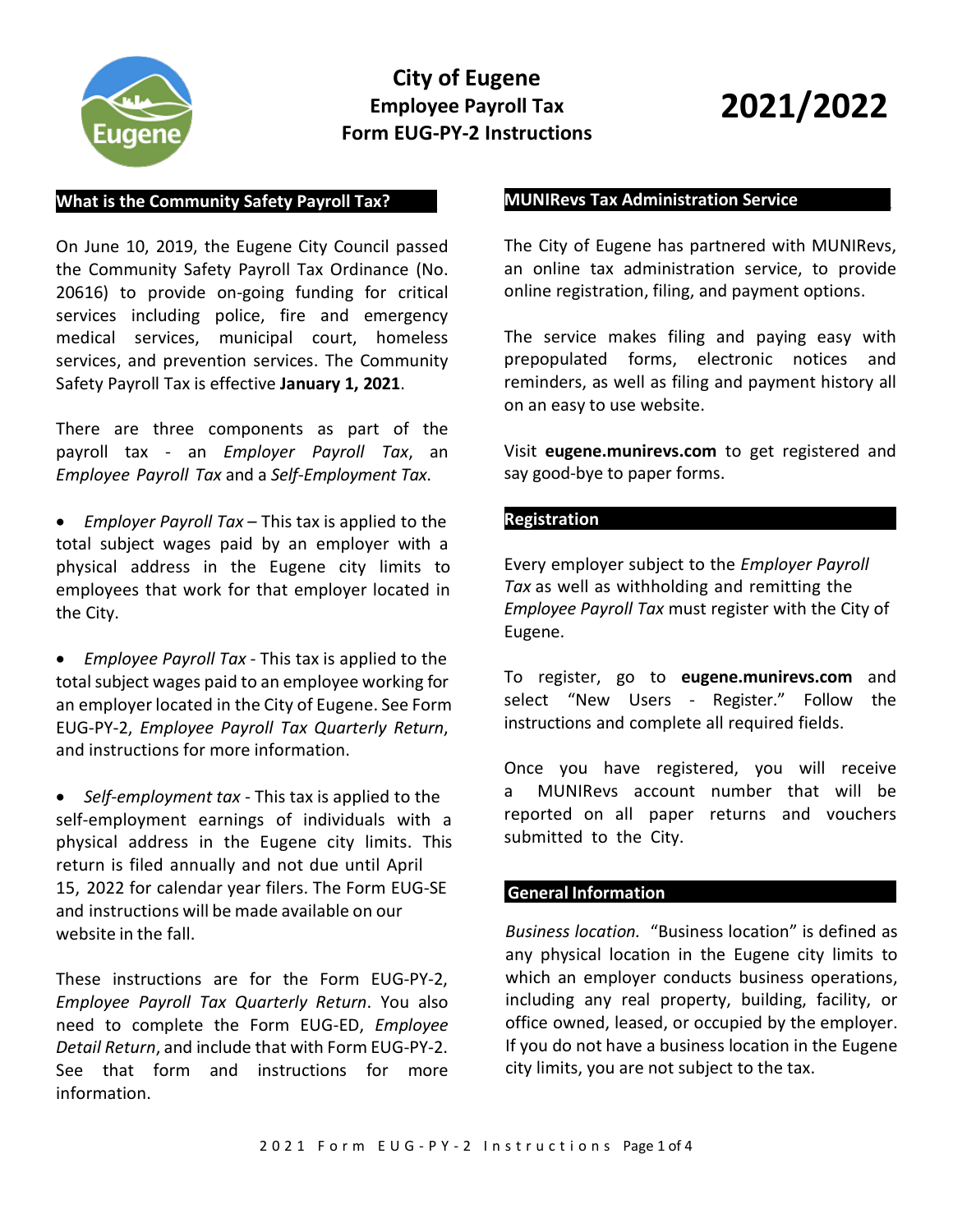To see if an address is in the city limits, visit our website at *eugene-or.gov/payrolltax* and use our search by address tool. The Eugene city limits is not the same as the urban growth boundary nor determined by certain ZIP codes. If in an unincorporated part of Lane county, that address is not in the City limits.

*Multiple business locations.* If an employer with a physical address in the City has one or more business locations outside the City, no tax is owed by the employer or employee for those hours an employee works at an employer's business location that is outside the City.

*Subject wages*. Subject wages include all hourly wages, salaries, commissions, tips, bonuses, fees, and other items of value paid to employees after pre-tax deductions (or those items not subject to Oregon Revised Statute (ORS) Chapter 316 withholding).

*Exempt wages.* The following are exempt from the payroll tax –

- For domestic service in a private home.
- For casual labor not in the course of the employer's trade or business.
- To an employee whose services to the employer consist solely of seasonal labor in connection with the planting, cultivating or harvesting of agricultural crops.
- Individuals temporarily employed as emergency firefighters.

#### **Tax Rates\_\_\_**\_\_\_\_\_\_\_\_\_\_\_\_\_\_\_\_\_\_\_\_\_\_\_\_\_\_\_\_\_\_\_

The tax rates for the *Employee Payroll Tax* are based on the gross wages, less overtime wages, for the pay period. The applicable tax rate is then applied to subject wages, or gross wages less pretax deductions.

There are three tax rates –

- **Exempt**
- .0030 (or .3 percent)

• .0044 (or .44 percent)

Employers will use the tax rate charts available on our website at *eugene-or.gov/payrolltax* for determining the applicable tax rate. See Form EUG-ED, *Employee Detail Return*, and instructions for more information on calculating the tax for each employee.

**NOTE – On July 1, 2021, the minimum wage rate will increase to \$12.75.** For wages received on or after that date, you will use the updated tax charts for July 1, 2021 thru June 30, 2022.

#### **Due Date\_\_\_\_\_\_\_\_\_\_\_\_\_\_\_\_\_\_\_\_\_\_\_\_\_\_\_\_\_\_\_\_\_\_**

The Form EUG-PY-2 and payment of tax are due on the last day of the month following the end of the quarter.

| Quarter                            | Due date   |
|------------------------------------|------------|
| $1st$ quarter (January – March)    | April 30   |
| $2nd$ quarter (April – June)       | July 31    |
| $3rd$ quarter (July – September)   | October 31 |
| $4th$ quarter (October – December) | January 31 |

If the due date falls on a Saturday, Sunday, or legal holiday, the due date is the next business day.

# **Extension to file**

An extension of time to file the employee payroll tax quarterly return is not allowed. You must file the quarterly return and pay any tax due by the due date to avoid penalty and interest.

#### **Penalties and interest\_\_\_\_\_\_\_\_\_\_\_\_\_\_\_\_\_\_\_\_\_\_\_\_**

*Penalties*. You'll owe a 5 percent late-payment penalty on any tax not paid by due date of the tax.

If you file your return more than 30 days after the due date, a 20 percent late-filing penalty will be added; you'll owe a total penalty of 25 percent of any tax not paid.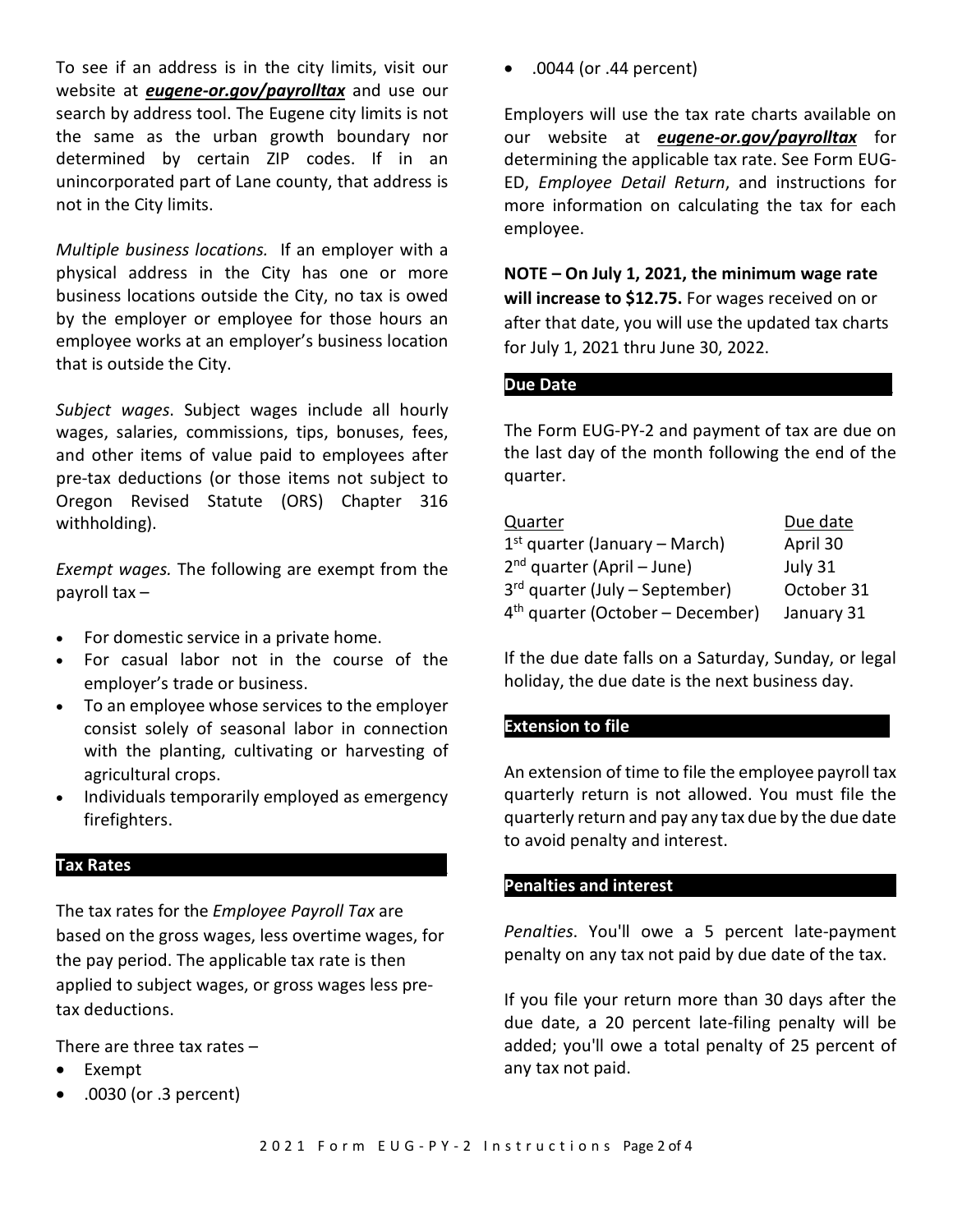*Important* – The City is waiving the penalties for failure-to-pay and failure-to-file for the first two quarters of 2021 if you file and pay before January 1, 2022. Do not include penalty on returns filed for those quarters if filing before that date.

*Interest*. Interest is charged on any unpaid tax if you don't pay the tax by the due date. The interest period begins the day after the tax is due on all unpaid tax from the due date until the tax is paid.

#### **Amended returns\_\_\_\_\_\_\_\_\_\_\_\_\_\_\_\_\_\_\_\_\_\_\_\_\_\_\_**

If you need to amend your tax return, use the Form EUG-PY-2 for the specific tax year. Check the "amended return" box and the quarter that you are amending. Include an explanation of the changes made with the return.

Complete the form with the amended information and report any tax paid with the original return on line 2, Prepayments.

#### **Employee Detail Return**\_\_\_\_\_\_\_\_\_\_\_\_\_\_\_\_\_\_\_\_\_\_

You must complete the Form EUG-ED, *Employee Detail Return*, and submit it with Form EUG-PY-2.

### **Form EUG-PY-2 instructions\_\_\_\_\_\_\_\_\_\_\_\_\_\_\_\_\_\_\_**

Complete all fields in the name and address section.

If the business name or address has changed, the business closed, or the return is an amended return, check all boxes that apply.

Check the box for the appropriate quarter. Do not select multiple quarters. If filing a late return for a previous quarter, complete a separate return for that quarter.

## **Line instructions\_\_\_\_\_\_\_\_\_\_\_\_\_\_\_\_\_\_\_\_\_\_\_\_\_\_\_\_**

**Line 1 – Total tax.** Enter the total tax from Form EUG-ED, *Employee Detail Return*.

**Line 2 – Prepayments.** Fill in the amount of any advance payments you made.

**Line 3 - Tax to pay.** Include your check or money order payable to the City of Eugene. Write your daytime telephone number and "2021 Form EUG-PY-2" on your check and include Form EUG-PY-V payment voucher.

#### **Line 4 - Penalty and interest.**

**Interest.** You'll owe interest on the amount of tax that wasn't paid by the due date. Interest starts accruing on the day after the due date, and accrues every day, including the date of your payment. Interest is figured daily, based on a 365-day year.

The annual interest rate for 2021/2022 is 4 percent, or 0.0110 percent per day. To figure your interest, count the number of days starting with the day after the due date 2021 and ending with the date of your payment. Multiply your unpaid tax by the number of days, then multiply by 0.000110 (the daily rate converted to a decimal) –

• Tax × .000110 × Number of days.

**Penalty.** *Important* – The City is waiving the penalties for failure-to-pay and failure-to-file for the first two quarters of 2021 if you file and pay before January 1, 2022. Do not include penalty on returns filed for those quarters if filing before that date.

Failure to pay. For the 3<sup>rd</sup> and 4<sup>th</sup> quarters, or any quarterly return filed after December 31, 2021, include a penalty for failure to pay if you didn't pay all of your tax by the due date.

The penalty for failure to pay is 5 percent of your unpaid tax.

*Failure to file.* Include a penalty for failure to file a return if:

• Your return is filed more than 30 days after the due date; and